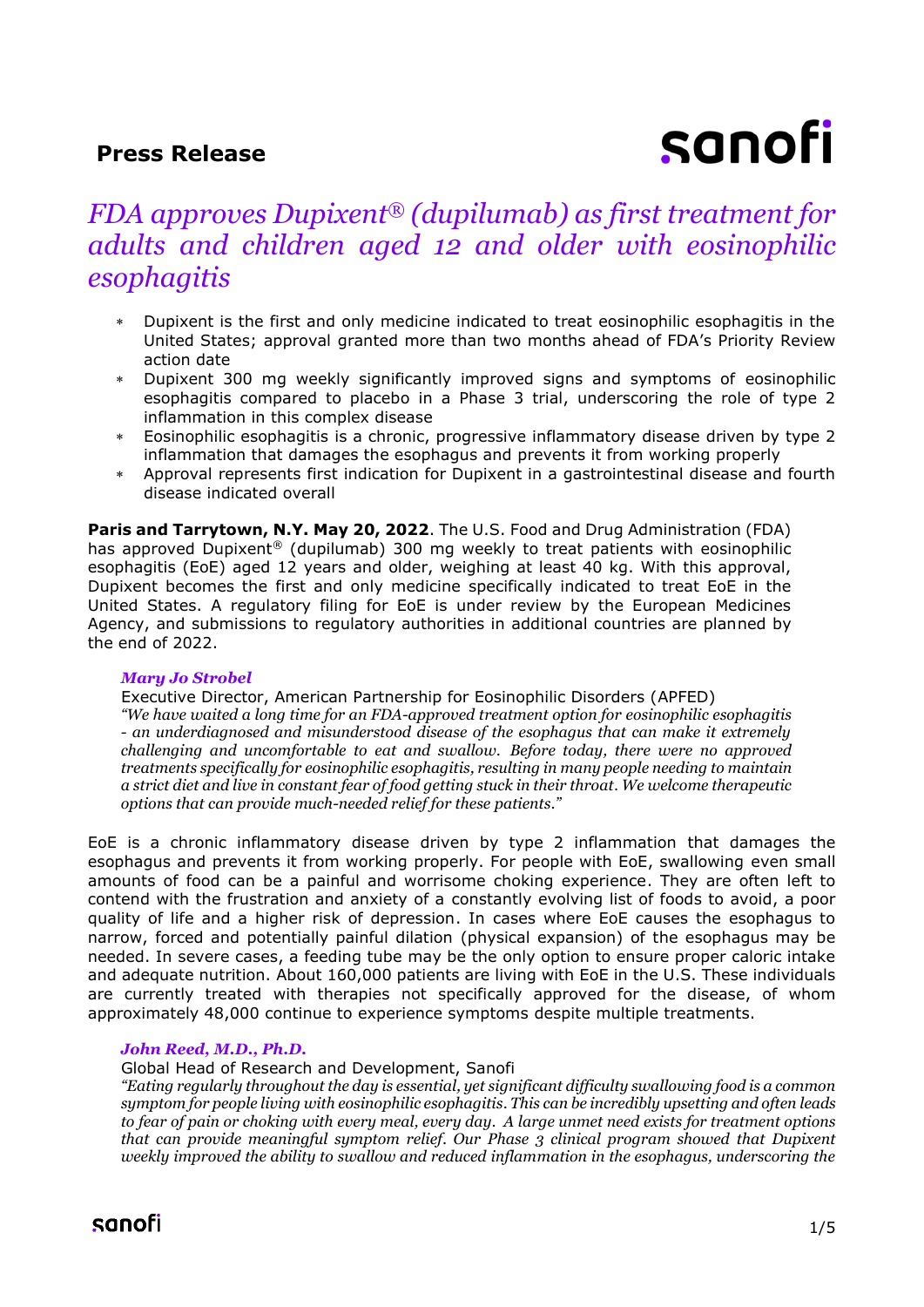*role of type 2 inflammation in this complex disease. This is a landmark FDA approval for patients and their caregivers who now have a new option for treating this devastating disease."*

#### *George D. Yancopoulos, M.D., Ph.D.*

President and Chief Scientific Officer, Regeneron

*"It is gratifying that Dupixent, a medicine that we invented in our laboratories, is now approved in yet another disease marked by allergic or type 2 inflammation, namely eosinophilic esophagitis. Eosinophilic esophagitis can be debilitating for patients, by inflaming and damaging the esophagus and limiting the ability to eat normally. Dupixent is the first and only medicine specifically indicated to treat eosinophilic esophagitis in the United States, and today's approval marks the fourth disease for which Dupixent is now indicated, reinforcing the promise of targeting IL-4 and IL-13 to effectively treat diseases with underlying type 2 inflammation."* 

The FDA approval is based on data from a Phase 3 trial with two parts [\(Part A](https://www.sanofi.com/en/media-room/press-releases/2020/2020-05-23-00-25-00) and [Part B\)](https://www.sanofi.com/en/media-room/press-releases/2022/2022-02-26-18-05-00-2392626) evaluating the efficacy and safety of Dupixent 300 mg weekly, compared to placebo, in patients aged 12 years and older with EoE, weighing at least 40 kg. After 24 weeks, patients treated with Dupixent 300 mg weekly experienced the following changes in Part A and Part B, respectively:

- 69% and 64% reduction in disease symptoms from baseline compared to 32% and 41% for placebo. Disease symptoms were measured by the Dysphagia Symptom Questionnaire (DSQ), where patients receiving Dupixent experienced a 21.9- and 23.8 point clinically meaningful improvement compared to 9.6- and 13.9-point improvement for placebo.
- Approximately 10 times as many patients achieved histological disease remission (peak esophageal intraepithelial eosinophil count of ≤6 eos/high power field [hpf]) compared to placebo: 60% and 59% compared to 5% and 6% of patients receiving placebo.

The safety results were generally consistent with the known safety profile of Dupixent in its approved indications. Pooled adverse events from Parts A and B that were more commonly (≥2%) observed with Dupixent than placebo were injection site reactions (38% Dupixent, 33% placebo), upper respiratory tract infections (18% Dupixent, 10% placebo), arthralgia (2% Dupixent, 1% placebo) and herpes viral infections (2% Dupixent, 1% placebo).

The FDA evaluated the Dupixent application under Priority Review, which is granted to therapies that have the potential to provide significant improvements in the treatment, diagnosis or prevention of serious conditions.

## **About the Dupixent Eosinophilic Esophagitis Trial**

The Phase 3 randomized, double-blind, placebo-controlled trial evaluated the efficacy and safety of Dupixent in patients aged 12 years and older with EoE. Part A enrolled 81 patients and evaluated Dupixent 300 mg weekly (42 treated with Dupixent and 39 with placebo). Part B enrolled 159 patients and evaluated Dupixent 300 mg weekly (80 with Dupixent and 79 with placebo).

At 24 weeks, the co-primary endpoints in Parts A and B assessed patient-reported measures of difficulty swallowing (change from baseline in the DSQ on a 0-84 scale) and esophageal inflammation (proportion of patients achieving histological disease remission, defined as peak esophageal intraepithelial eosinophil count of ≤6 eos/hpf).

#### **About Dupixent**

Dupixent is administered as an injection under the skin (subcutaneous injection) at different injection sites. In patients aged 12 years and older, weighing at least 40 kg, with EoE, Dupixent is administered as a 300 mg dose with a pre-filled syringe or pen every week. Dupixent is intended for use under the guidance of a healthcare professional and can be given in a clinic or at home by self-administration after training by a healthcare professional. In children aged 12 to 17 years, Dupixent should be administered under the supervision of an adult.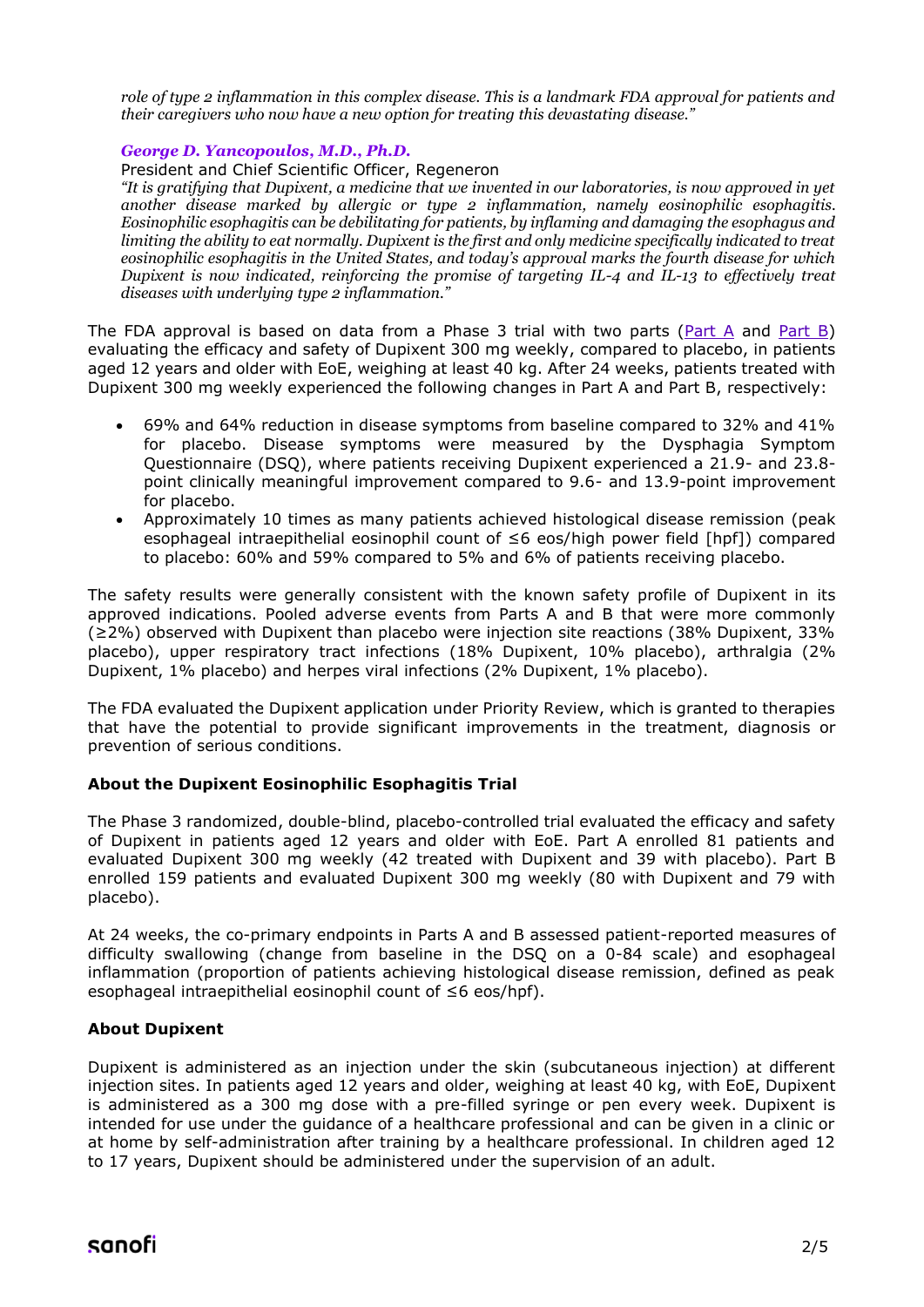Dupixent is a fully human monoclonal antibody that inhibits the signaling of the interleukin-4 (IL-4) and interleukin-13 (IL-13) pathways and is not an immunosuppressant. The Dupixent development program has shown significant clinical benefit and a decrease in type 2 inflammation in Phase 3 trials, establishing that IL-4 and IL-13 are key and central drivers of the type 2 inflammation that plays a major role in multiple related and often co-morbid diseases. These diseases include approved indications for Dupixent such as asthma, atopic dermatitis, chronic rhinosinusitis with nasal polyposis (CRSwNP) and eosinophilic esophagitis, as well as investigational diseases such as prurigo nodularis.

Regeneron and Sanofi are committed to helping patients in the U.S. who are prescribed Dupixent gain access to the medicine and receive the support they may need with the DUPIXENT MyWay<sup>®</sup> program. For more information, please call 1-844-DUPIXENT (1-844-387-4936) or visit [www.DUPIXENT.com.](https://www.dupixent.com/)

Dupixent is also approved for use in certain patients with atopic dermatitis, asthma or CRSwNP in different age populations in a number of countries around the world, including the U.S., European Union and Japan. Dupixent is currently approved for one or more of these indications in more than 60 countries, and more than 400,000 patients have been treated globally.

## **Dupilumab Development Program**

Dupilumab is being jointly developed by Sanofi and Regeneron under a global collaboration agreement. To date, dupilumab has been studied across more than 60 clinical trials involving more than 10,000 patients with various chronic diseases driven in part by type 2 inflammation.

In addition to the currently approved indications, Sanofi and Regeneron are studying dupilumab in a broad range of diseases driven by type 2 inflammation or other allergic processes including pediatric atopic dermatitis (6 months to 5 years of age, Phase 3), hand and foot atopic dermatitis (Phase 3), chronic obstructive pulmonary disease with evidence of type 2 inflammation (Phase 3), pediatric eosinophilic esophagitis (Phase 3), bullous pemphigoid (Phase 3), prurigo nodularis (Phase 3), chronic spontaneous urticaria (Phase 3), chronic pruritis of unknown origin (Phase 3), chronic inducible urticaria-cold (Phase 3), chronic rhinosinusitis without nasal polyposis (Phase 3), allergic fungal rhinosinusitis (Phase 3) and allergic bronchopulmonary aspergillosis (Phase 3). These potential uses of dupilumab are currently under clinical investigation, and the safety and efficacy in these conditions have not been fully evaluated by any regulatory authority.

## **About Regeneron**

Regeneron (NASDAQ: REGN) is a leading biotechnology company that invents life-transforming medicines for people with serious diseases. Founded and led for nearly 35 years by physicianscientists, our unique ability to repeatedly and consistently translate science into medicine has led to nine FDA-approved treatments and numerous product candidates in development, almost all of which were homegrown in our laboratories. Our medicines and pipeline are designed to help patients with eye diseases, allergic and inflammatory diseases, cancer, cardiovascular and metabolic diseases, pain, hematologic conditions, infectious diseases and rare diseases.

Regeneron is accelerating and improving the traditional drug development process through our proprietary *VelociSuite®* technologies, such as *VelocImmune®*, which uses unique genetically humanized mice to produce optimized fully human antibodies and bispecific antibodies, and through ambitious research initiatives such as the Regeneron Genetics Center, which is conducting one of the largest genetics sequencing efforts in the world.

For additional information about the company, please visit [www.regeneron.com](https://www.regeneron.com/) or follow @Regeneron on Twitter.

## *About Sanofi*

We are an innovative global healthcare company, driven by one purpose: we chase the miracles of science to improve people's lives. Our team, across some 100 countries, is dedicated to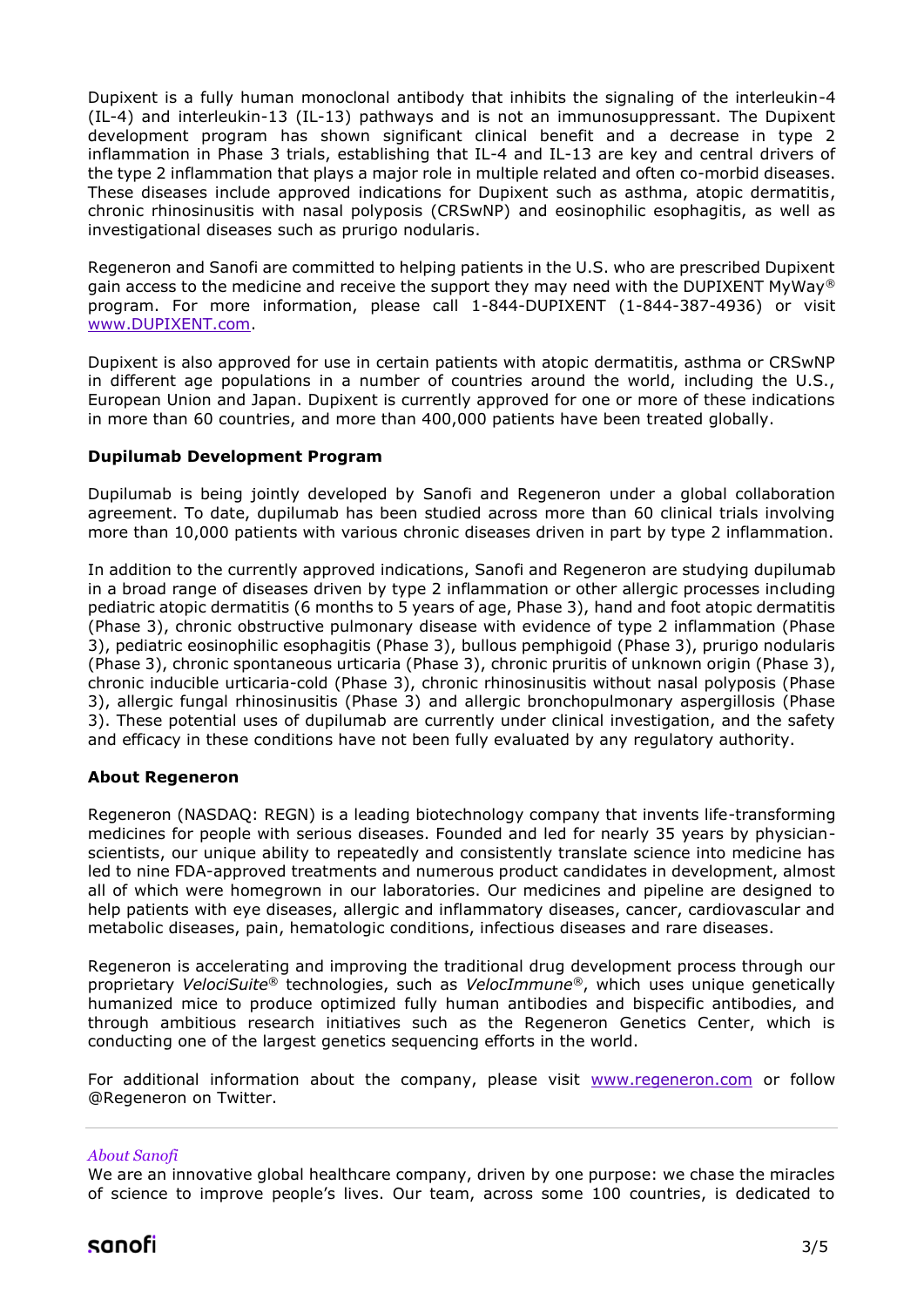transforming the practice of medicine by working to turn the impossible into the possible. We provide potentially life-changing treatment options and life-saving vaccine protection to millions of people globally, while putting sustainability and social responsibility at the center of our ambitions.

Sanofi is listed on EURONEXT: SAN and NASDAQ: SNY.

#### *Sanofi Media Relations*

**Sally Bain** | + 1 617 834 6026 | [sally.bain@sanofi.com](mailto:sally.bain@sanofi.com)

#### *Sanofi Investor Relations*

**Eva Schaefer-Jansen** | + 33 7 86 80 56 39 | [eva.schaefer-jansen@sanofi.com](mailto:eva.schaefer-jansen@sanofi.com) **Arnaud Delépine** | + 33 06 73 69 36 93 | [arnaud.delepine@sanofi.com](mailto:arnaud.delepine@sanofi.com) **Corentine Driancourt** | + 33 06 40 56 92 | [corentine.driancourt@sanofi.com](mailto:corentine.driancourt@sanofi.com) **Felix Lauscher** | + 1 908 612 7239 | [felix.lauscher@sanofi.com](mailto:felix.lauscher@sanofi.com) **Priya Nanduri** |+617 764 6418 | [priya.nanduri@sanofi.com](mailto:priya.nanduri@sanofi.com) **Nathalie Pham** | + 33 07 85 93 30 17 | [nathalie.pham@sanofi.com](mailto:nathalie.pham@sanofi.com)

#### *Regeneron Media Relations*

**Ashleigh Dixon** | + 1 914 374 2422 | [ashleigh.dixon@regeneron.com](mailto:ashleigh.dixon@regeneron.com) 

#### *Regeneron Investor Relations*

**Vesna Tosic** | + 914 847 5443 | [vesna.tosic@regeneron.com](mailto:vesna.tosic@regeneron.com)

#### **Sanofi Disclaimers or Forward-Looking Statements**

This press release contains forward-looking statements as defined in the Private Securities Litigation Reform Act of 1995, as amended. Forward-looking statements are statements that are not historical facts. These statements include projections and estimates regarding the marketing and other potential of the product, or regarding potential future revenues from the product. Forward-looking statements are generally identified by the words "expects", "anticipates", "believes", "intends", "estimates", "plans" and similar expressions. Although Sanofi's management believes that the expectations reflected in such forward-looking statements are reasonable, investors are cautioned that forward-looking information and statements are subject to various risks and uncertainties, many of which are difficult to predict and generally beyond the control of Sanofi, that could cause actual results and developments to differ materially from those expressed in, or implied or projected by, the forward-looking information and statements. These risks and uncertainties include among other things, unexpected regulatory actions or delays, or government regulation generally, that could affect the availability or commercial potential of the product, the fact that product may not be commercially successful, the uncertainties inherent in research and development, including future clinical data and analysis of existing clinical data relating to the product, including post marketing, unexpected safety, quality or manufacturing issues, competition in general, risks associated with intellectual property and any related future litigation and the ultimate outcome of such litigation, and volatile economic and market conditions, and the impact that COVID-19 will have on us, our customers, suppliers, vendors, and other business partners, and the financial condition of any one of them, as well as on our employees and on the global economy as a whole. Any material effect of COVID-19 on any of the foregoing could also adversely impact us. This situation is changing rapidly and additional impacts may arise of which we are not currently aware and may exacerbate other previously identified risks. The risks and uncertainties also include the uncertainties discussed or identified in the public filings with the SEC and the AMF made by Sanofi, including those listed under "Risk Factors" and "Cautionary Statement Regarding Forward-Looking Statements" in Sanofi's annual report on Form 20-F for the year ended December 31, 2021. Other than as required by applicable law, Sanofi does not undertake any obligation to update or revise any forward-looking information or statements.

#### **Regeneron Forward-Looking Statements and Use of Digital Media**

This press release includes forward-looking statements that involve risks and uncertainties relating to future events and the future performance of Regeneron Pharmaceuticals, Inc. ("Regeneron" or the "Company"), and actual events or results may differ materially from these forward-looking statements. Words such as "anticipate," "expect," "intend," "plan," "believe," "seek," "estimate," variations of such words, and similar expressions are intended to identify such forward-looking statements, although not all forward-looking statements contain these identifying words. These statements concern, and these risks and uncertainties include, among others, the impact of SARS-CoV-2 (the virus that has caused the COVID-19 pandemic) on Regeneron's business and its employees, collaborators, and suppliers and other third parties on which Regeneron relies, Regeneron's and its collaborators' ability to continue to conduct research and clinical programs, Regeneron's ability to manage its supply chain, net product sales of products marketed or otherwise commercialized by Regeneron and/or its collaborators or licensees (collectively, "Regeneron's Products"), and the global economy; the nature, timing, and possible success and therapeutic applications of Regeneron's Products and product candidates being developed by Regeneron and/or its collaborators or licensees (collectively, "Regeneron's Product Candidates") and research and clinical programs now underway or planned, including without limitation Dupixent® (dupilumab) for the treatment of eosinophilic esophagitis; uncertainty of the utilization, market acceptance, and commercial success of Regeneron's Products (such as Dupixent) and Regeneron's Product Candidates and the impact of studies (whether conducted by Regeneron or others and whether mandated or voluntary), including the studies discussed or referenced in this press release, on any of the foregoing or any potential regulatory approval of Regeneron's Products (such as Dupixent) and Regeneron's Product Candidates; the likelihood, timing, and scope of possible regulatory approval and commercial launch of Regeneron's Product Candidates and new indications for Regeneron's Products, such as Dupixent for the treatment of pediatric atopic dermatitis, chronic obstructive pulmonary disease with evidence of type 2 inflammation, pediatric eosinophilic esophagitis, bullous pemphigoid, prurigo nodularis, chronic spontaneous urticaria, chronic inducible urticaria-cold, chronic rhinosinusitis without nasal polyposis, allergic fungal rhinosinusitis, allergic bronchopulmonary aspergillosis, peanut allergy, and other potential indications; the ability of Regeneron's collaborators, licensees, suppliers, or other third parties (as applicable) to perform manufacturing, filling, finishing, packaging, labeling, distribution, and other steps related to Regeneron's Products and Regeneron's Product Candidates; the ability of Regeneron to manage supply chains for multiple products and product candidates; safety issues resulting from the administration of Regeneron's Products (such as Dupixent) and Regeneron's Product Candidates in patients, including serious complications or side effects in connection with the use of Regeneron's Products and Regeneron's Product Candidates in clinical trials; determinations by regulatory and administrative governmental authorities which may delay or restrict Regeneron's ability to continue to develop or commercialize Regeneron's Products and Regeneron's Product Candidates, including without limitation Dupixent; ongoing regulatory obligations and oversight impacting Regeneron's Products, research and clinical programs, and business, including those relating to patient privacy; the availability and extent of reimbursement of Regeneron's Products from third-party payers, including private payer healthcare and insurance programs, health maintenance organizations, pharmacy benefit management companies, and government programs such as